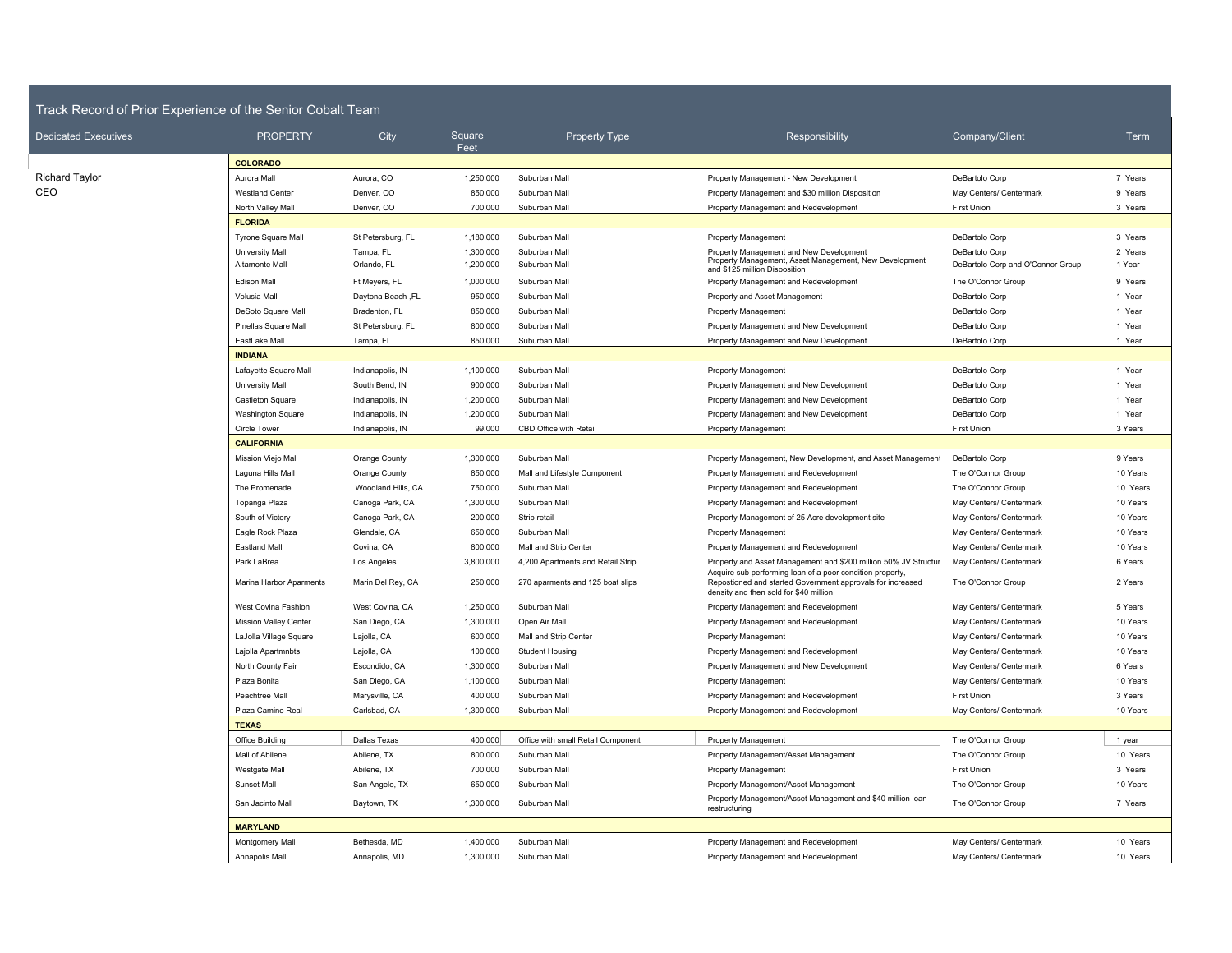| <b>VIRGINIA</b>            |                     |           |                                                   |                                                                                           |                                   |          |
|----------------------------|---------------------|-----------|---------------------------------------------------|-------------------------------------------------------------------------------------------|-----------------------------------|----------|
| Charlottesville Fashion Sq | Charlottesville, VA | 800,000   | Suburban Mall                                     | Acquisition and Property Management/Asset Management                                      | The O'Connor Group                | 3 Years  |
| <b>Ballston Common</b>     | Arlington, VA       | 900,000   | Urban Mall                                        | Property Management and New Development                                                   | May Centers/ Centermark           | 6 Years  |
| <b>CONNECTICUT</b>         |                     |           |                                                   |                                                                                           |                                   |          |
| <b>Enfield Square</b>      | Enfield, CT         | 700,000   | Suburban Mall                                     | Property Management and Redevelopment                                                     | May Centers/ Centermark           | 10 Years |
| Meriden Square             | Meriden, CT         | 800,000   | Suburban Mall                                     | Property Management and Redevelopment                                                     | May Centers/ Centermark           | 10 Years |
| <b>MASSACHUSETTS</b>       |                     |           |                                                   |                                                                                           |                                   |          |
| Swansea Mall               | Swansea, MA         | 650,000   | Mall and Strip Center                             | Property Management and Redevelopment                                                     | Carlyle Development               | 3 Years  |
| Silver City Galleria       | Taunton, MA         | 1,000,000 | Mall and Strip Center                             | <b>Property Management</b>                                                                | The O'Connor Group                | 5 Years  |
| <b>NEW JERSEY</b>          |                     |           |                                                   |                                                                                           |                                   |          |
| Menlo Park Mall            | Edison, NJ          | 1,200,000 | Suburban Mall                                     | Property Management and Redevelopment                                                     | The O'Connor Group                | 9 Years  |
| <b>NEW YORK</b>            |                     |           |                                                   |                                                                                           |                                   |          |
| The Westchester            | White Plains, NY    | 800,000   | Urban Mall                                        | Property Management and New Development                                                   | The O'Connor Group                | 7 Years  |
| <b>Fingerlakes Mall</b>    | Auburn, NY          | 600,000   | Suburban Mall                                     | \$30 million Acquisition and Property Management                                          | <b>First Union</b>                | 3 Years  |
| St Lawrence Center         | Messina, NY         | 500,000   | Suburban Mall                                     | <b>Property Management</b>                                                                | Carlyle Development               | 3 Years  |
| 111 John Street            | NY, NY              | 200,000   | CBD Office                                        | <b>Property Management</b>                                                                | First Union                       | 1 Year   |
| Colonie Center             | Albany, NY          | 1,000,000 | Suburban Mall                                     | \$54 million Acquisition, Asset Management and \$94 million Disposi                       | Carlyle Development               | 3 Years  |
| <b>OHIO</b>                |                     |           |                                                   |                                                                                           |                                   |          |
| Elyria Plaza               | Elyria, OH          | 500,000   | Mall and Strip Center                             | Property Management and \$25 million Disposition                                          | May Centers/ Centermark           | 4 Years  |
| <b>Tri-County Mall</b>     | Cincinnati, OH      | 1,200,000 | Suburban Mall                                     | Property Management, Redevelopment and \$170 million Dispositio                           | The O'Connor Group and Blackstone | 9 Years  |
| Fifth Third Bank           | Dayton, OH          | 300,000   | Office with restaurant component                  | <b>Property Management</b>                                                                | First Union                       | 3 years  |
| 55 Public Square           | Cleveland, OH       | 600,000   | Office with restaurant component                  | <b>Property Management</b>                                                                | First Union                       | 3 years  |
| <b>WEST VIRGINIA</b>       |                     |           |                                                   |                                                                                           |                                   |          |
| Middletown Mall            | Fairmont, WV        | 800,000   | Suburban Mall                                     | Asset Management                                                                          | <b>First Union</b>                | 3 Years  |
| Mountaineer Mall           | Morgantown, WV      | 700,000   | Suburban Mall                                     | Asset Management                                                                          | First Union                       | 3 Years  |
| <b>MINNESOTA</b>           |                     |           |                                                   |                                                                                           |                                   |          |
| Southdale Center           | Minneapolis, MN     | 1,300,000 | Mall and Lifestyle Component                      | Property Management, Redevelopment, refinancing and \$300<br>million disposition          | The O'Connor Group and Blackstone | 9 Years  |
| Gaviidae                   | Minneapolis, MN     | 505,000   | 5 Story Vertical CBD Retail with parkig structure | Asset Management                                                                          | Brookfield                        | 3 Years  |
| Crossroads Mall            | St. Cloud, MN       | 800,000   | Suburban Mall                                     | Property Management and Redevelopment                                                     | <b>First Union</b>                | 3 Years  |
| Kandi Mall                 | Willmar, MN         | 600,000   | Suburban Mall                                     | <b>Property Management</b>                                                                | <b>First Union</b>                | 3 Years  |
| <b>NORTH DAKOTA</b>        |                     |           |                                                   |                                                                                           |                                   |          |
| Dakota Square              | Minot, ND           | 650,000   | Mall and Hotel                                    | Property and Asset Management, refinancing, Redevelopment<br>and \$52 million Disposition | The O'Connor Group and Blackstone | 7 Years  |
| <b>ILLINOIS</b>            |                     |           |                                                   |                                                                                           |                                   |          |
| Fox Valley                 | Chicago, IL         | 1,300,000 | Suburban Mall                                     | Asset Management                                                                          | The O'Connor Group                | 4 Years  |
| Hawthorne Center           | Chicago, IL         | 1,200,000 | Suburban Mall                                     | Asset Management and Redevelopment                                                        | The O'Connor Group                | 4 Years  |
| <b>River Oaks</b>          | Chicago, IL         | 1,100,000 | Suburban Mall                                     | Asset Management and Redevelopment                                                        | The O'Connor Group                | 4 Years  |
| Orland Square              | Chicago, IL         | 1,300,000 | Suburban Mall                                     | Asset Management                                                                          | The O'Connor Group                | 4 Years  |
| St Clair Square            | Madison County, IL  | 1,300,000 | Suburban Mall                                     | <b>Property Management</b>                                                                | May Centers/ Centermark           | 10 Years |
| Louis Joliet Mall          | Joliet, IL          | 900,000   | Suburban Mall                                     | Asset Management and \$90 million Disposition                                             | Blackstone                        | 2 Years  |
| <b>TENNESSEE</b>           |                     |           |                                                   |                                                                                           |                                   |          |
| Oak Court                  | Memphis, TN         | 650,000   | Suburban Mall                                     | Property Management/Asset Management                                                      | The O'Connor Group                | 7 Years  |
| Rivergate Mall             | Nashville, TN       | 1,200,000 | Suburban Mall                                     | Property Management/Asset Management and \$80 million dispositi                           | The O'Connor Group                | 7 Years  |
| <b>Hickory Hollow</b>      | Nashville, TN       | 1,100,000 | Suburban Mall                                     | Property Management/Asset Management                                                      | The O'Connor Group                | 7 Years  |
| Two Rivers Mall            | Clarksville, TN     | 500,000   | Suburban Mall                                     | <b>Property Management</b>                                                                | First Union                       | 7 Years  |
| <b>WASHINGTON</b>          |                     |           |                                                   |                                                                                           |                                   |          |
| Alderwood Mall             | Seattle, WA         | 1,200,000 | Suburban Mall                                     | Property Management and New Development                                                   | DeBartolo Corp                    | 3 Years  |
| <b>Valley Mall</b>         | Yakima, WA          | 600,000   | Suburban Mall                                     | <b>Property Management</b>                                                                | <b>First Union</b>                | 3 Years  |
| Valley North               | Wenatchee, WA       | 500,000   | Suburban Mall                                     | <b>Property Management</b>                                                                | First Union                       | 3 Years  |
| Vancouver Mall             | Vancouver, WA       | 1,200,000 | Suburban Mall                                     | <b>Property Management</b>                                                                | May Centers/ Centermark           | 10 Years |
| <b>OREGON</b>              |                     |           |                                                   |                                                                                           |                                   |          |
| Clackamus Town Center      | Portland, WA        | 1,200,000 | Mall and Lifestyle Component                      | Property Management and New Development                                                   | May Centers/ Centermark           | 7 Years  |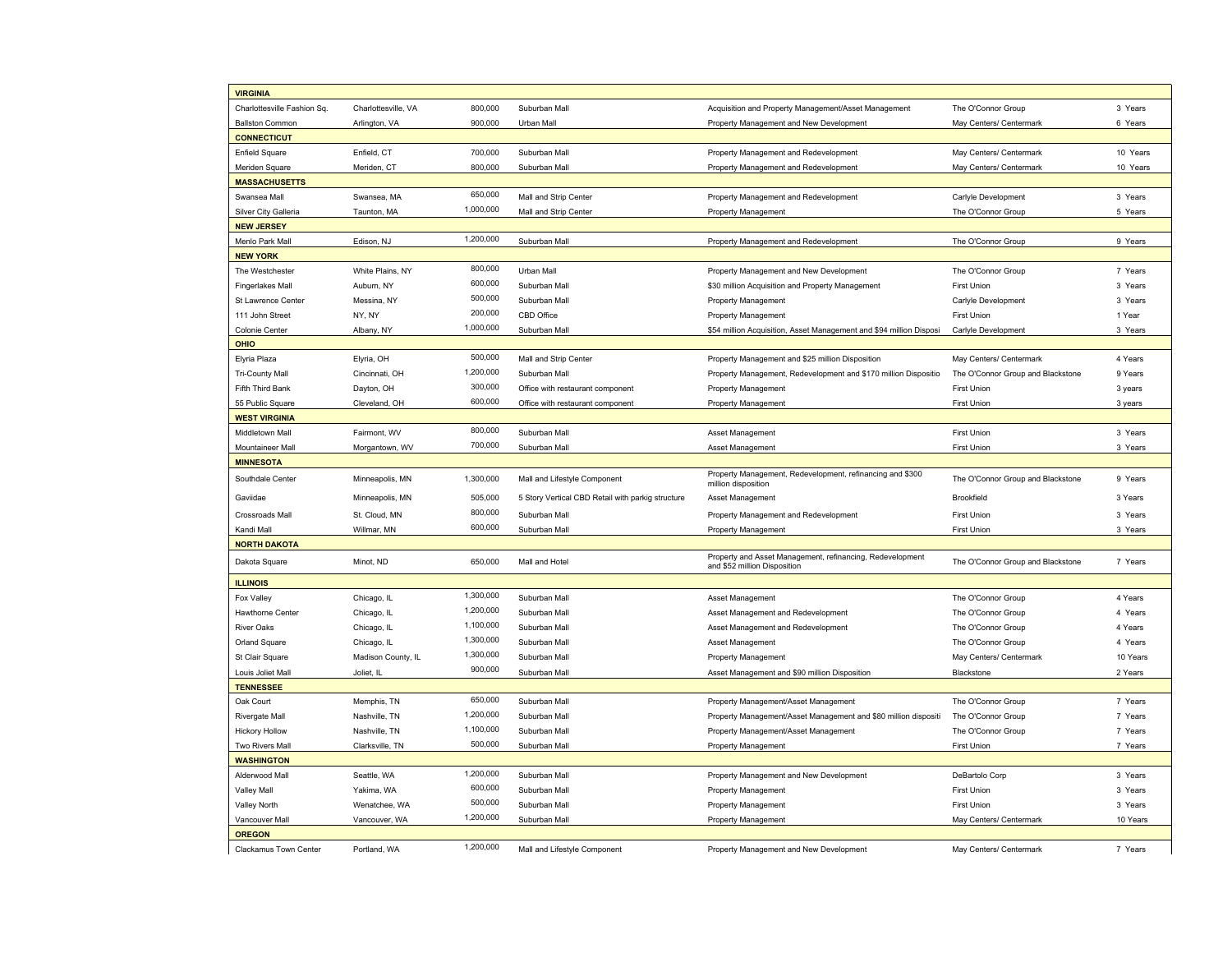|                                             | Mall 205                      | Portland, WA       | 700,000    | Suburban Mall                                                | Property Management and Disposition                           | First Union                 | 3 Years  |
|---------------------------------------------|-------------------------------|--------------------|------------|--------------------------------------------------------------|---------------------------------------------------------------|-----------------------------|----------|
|                                             | <b>IOWA</b>                   |                    |            |                                                              |                                                               |                             |          |
|                                             | <b>Crossroads Mall</b>        | Fort Dodge, IA     | 700,000    | Suburban Mall                                                | <b>Property Management</b>                                    | First Union                 | 3 Years  |
|                                             | <b>MISSOURI</b>               |                    |            |                                                              |                                                               |                             |          |
|                                             | South County Mall             | St. Louis, MO      | 1,000,000  | Suburban Mall                                                | Property Management and Redevelopment                         | May Centers/ Centermark     | 10 Years |
|                                             | <b>Northland Center</b>       | St. Louis, MO      | 600,000    | Large Strip center with outparcels and an Office<br>Building | <b>Property Management</b>                                    | May Centers/ Centermark     | 10 Years |
|                                             | <b>West County Center</b>     | St. Louis, MO      | 1,000,000  | Suburban Mall                                                | Property Management and Redevelopment                         | May Centers/ Centermark     | 10 Years |
|                                             | West Park Mall                | Cape Girardeau, MO | 650,000    | Suburban Mall                                                | <b>Property Management</b>                                    | May Centers/ Centermark     | 10 Years |
|                                             | Railway Exchange Building     | St. Louis, MO      | 400,000    | CBD Office and Retail                                        | <b>Property Management</b>                                    | May Centers/ Centermark     | 10 Years |
|                                             | Saint Louis Centre            | St. Louis, MO      | 850,000    | Suburban Mall                                                | Property Management and New Development                       | May Centers/ Centermark     | 10 Years |
|                                             | <b>Mid Rivers Mall</b>        | St Charles, MO     | 900,000    | Suburban Mall                                                | Property Management and New Development                       | May Centers/ Centermark     | 7 Years  |
|                                             | <b>KANSAS</b>                 |                    |            |                                                              |                                                               |                             |          |
|                                             | Ward Parkway                  | Kansas City, KS    | 800,000    | Suburban Mall                                                | Property Management and Disposition                           | The O'Connor Group          | 3 Years  |
|                                             | <b>WISCONSIN</b>              |                    |            |                                                              |                                                               |                             |          |
|                                             | Southridge Mall               | Milwaukee, WI      | 1,100,000  | Suburban Mall                                                | Asset Management, Redevelopment and \$120 million disposition | Blackstone                  | 4 Years  |
|                                             | <b>PENNSYLVANIA</b>           |                    |            |                                                              |                                                               |                             |          |
|                                             | One and Two Liberty           | Philadelphia, PA   | 1,600,000  | Office Towers with Retail and Ritz Carlton                   | Property and Asset Management                                 | The O'Connor Group          | 2 Years  |
|                                             | One Oliver Place              | Pittsburgh, PA     | 800,000    | CBD Office Tower                                             | <b>Property Management</b>                                    | <b>First Union</b>          | 3 Years  |
|                                             | 300 Sixth Ave                 | Pittsburgh, PA     | 450,000    | CBD Office Tower with large retail component                 | Property Management and rework retail tenancy                 | <b>First Union</b>          | 3 Years  |
|                                             | Fairgrounds Square            | Reading, PA        | 600,000    | Suburban Mall                                                | \$25 million acquisition and Property Management              | First Union                 | 2 Years  |
|                                             | <b>Wyoming Valley</b>         | Wilkes Barre, PA   | 800,000    | Suburban Mall                                                | Asset Management                                              | <b>First Union</b>          | 3 Years  |
|                                             | South Hills Village           | Pittsburgh, PA     | 1,200,000  | Suburban Mall                                                | Property Management and Redevelopment                         | <b>First Union</b>          | 3 Years  |
|                                             | <b>OKLAHOMA</b>               |                    |            |                                                              |                                                               |                             |          |
|                                             | Bankers Towers 1, 2, 3        | Oklahoma City, OK  | 350,000    | Suburban Office                                              | <b>Property Management</b>                                    | <b>First Union</b>          | 3 Years  |
|                                             | <b>LOUISIANA</b>              |                    |            |                                                              |                                                               |                             |          |
|                                             | Schlumberger Corp HQ          | Shreveport, LA     | 200,000    | CBD Office                                                   | <b>Property Management</b>                                    | First Union                 | 3 Years  |
|                                             | <b>NORTH CAROLINA</b>         |                    |            |                                                              |                                                               |                             |          |
|                                             | North Hills Mall              | Raleigh, NC        | 700,000    | Suburban Mall                                                | Asset Management and \$40 million Disposition                 | The O'Connor Group          | 5 Years  |
|                                             | <b>US</b>                     |                    |            |                                                              |                                                               |                             |          |
|                                             | 11 retail Properties - Brazil | Misc. Cities       | 4,000,000  | Urban and suburban Malls                                     | Chairman of the Fund                                          | Brookfield Asset Management | 4 years  |
|                                             | 3 Retail Properties - Mexico  | Misc. Cities       | 400,000    | Urban and suburban Malls                                     | Asset Management                                              | The O'Connor Group          | 5 Years  |
|                                             | 4 Retail Properties - Poland  | Misc. Cities       | 1,500,000  | Urban and suburban Malls                                     | Asset Management                                              | The O'Connor Group          | 3 Years  |
| <b>Total Square Feet for Richard Taylor</b> |                               |                    | 92.884.000 |                                                              |                                                               |                             |          |

## Gerald Divaris

 Chairman These are major new development and redevelopment projects that Gerald has been an advisor ot take a lead role in the development. In many instances these projecr are in addition to the current Divaris projects under management by Divaris **United States Nationals**

| <b>United States Nationals</b>  |                    |                                                                                                                           |                                         |                              |
|---------------------------------|--------------------|---------------------------------------------------------------------------------------------------------------------------|-----------------------------------------|------------------------------|
| "Boutique" Hotel Chain          | Various            | New "boutgiue" hotel concept with retail at its<br>base                                                                   | New Development                         | DDK Hotels/National Retailer |
| <b>VIRGINIA</b>                 |                    |                                                                                                                           |                                         |                              |
| <b>Atlantic Station</b>         | Virginia Beach, VA | \$40 Million - Mixed-Use with Residential and 3 -<br>story retail                                                         | New Development and Property Management | Sunsation International      |
| <b>Battle Ridge Marketplace</b> | Manassas, VA       | \$400 Million - Mixed0Use retail and multi-family                                                                         | New Development                         | Ingenuity Development, LLC   |
| City Walk                       | Virginia Beach, VA | \$85 Million - Urban Retail                                                                                               | Development and Property Management     | LM Sandler and Sons          |
| Columbus Village                | Virginia Beach, VA | \$110 Million - Mixed-use urban city center, with<br>high rise office, residential and retail, with<br>structured parking | New Development                         | <b>Klaff Realty</b>          |
| Dam Neck Center                 | Virginia Beach, VA | \$200 Million - Mixed-use with retail, office, hotel<br>and residential                                                   | New Development                         | McLeskey & Associates        |
| Endview                         | Norfolk, VA        | \$150 Million - Mixed-Use Restaurants, retail,<br>office and residential                                                  | Development and Property Management     | <b>LM Sandler and Sons</b>   |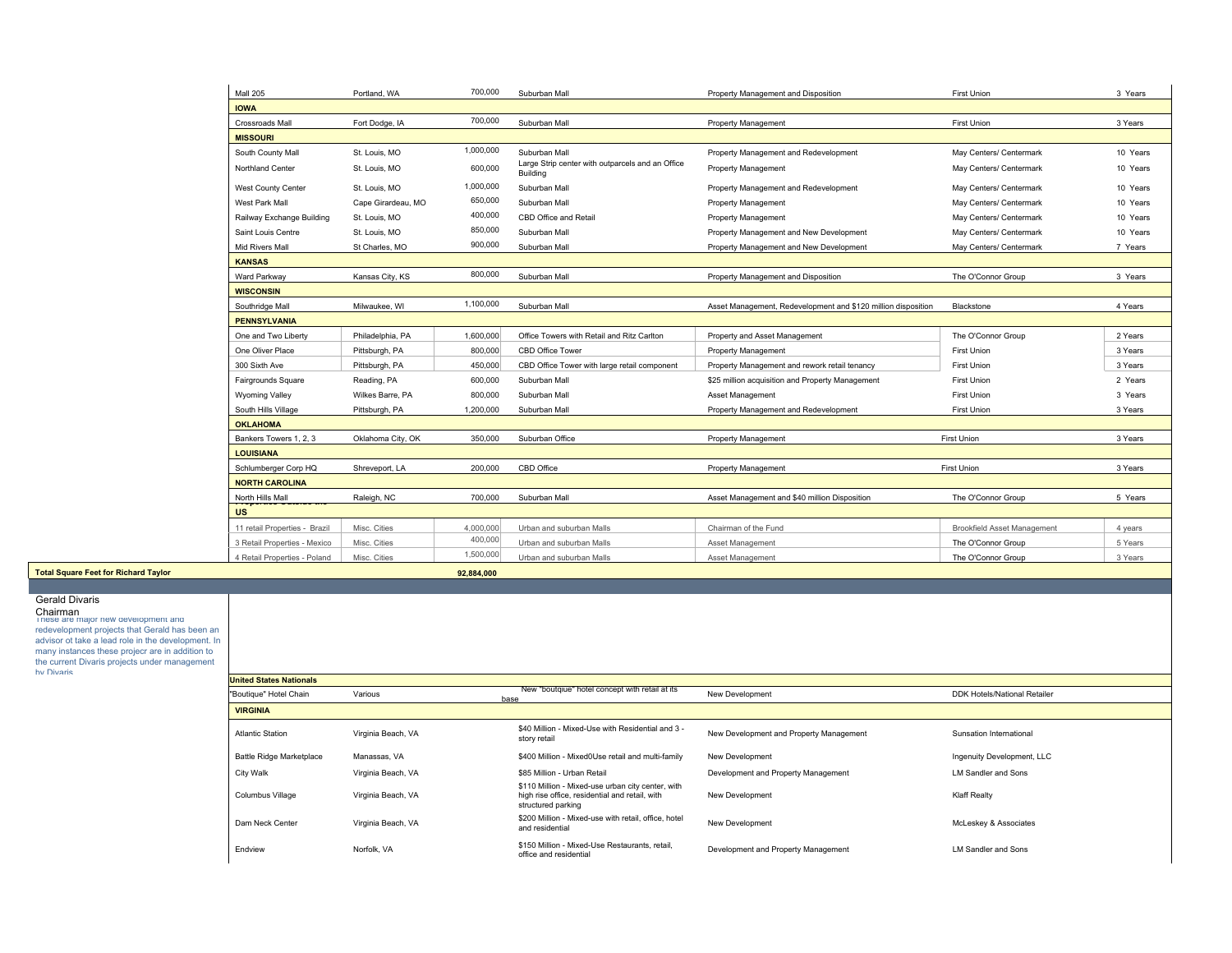| Fort Monroe                    | For Monroe, VA      | \$400 Million - 572 Acre Island that was former<br>military base                                                                                     | Redevelopment                           | Commonwealth of Virginia                                                           |
|--------------------------------|---------------------|------------------------------------------------------------------------------------------------------------------------------------------------------|-----------------------------------------|------------------------------------------------------------------------------------|
| <b>Fountain Park</b>           | Richmond, VA        | \$5 Million - Multi-building office park                                                                                                             | Redevelopment                           | Ingenuity Development, LLC                                                         |
| <b>Five Columbus Center</b>    | Virginia Beach, VA  | \$5 Million - Office building                                                                                                                        | New Development                         | <b>ACL Realty</b>                                                                  |
| <b>Harbour View</b>            | Suffolk, VA         | \$125 Million - 1,000 acre Mixed Use development                                                                                                     | New Development                         | Landonomics                                                                        |
| <b>Hyatt Hotel Complex</b>     | Virginia Beach, VA  | \$110 Million - 20-story Hyatt House and 19-story<br>Hyatt Place Hotel with 3-sotry retail and restaurant<br>pavilion                                | New Development                         | 27th Street Developer, LLC                                                         |
| Landstown Commons              | Virginia Beach, VA  | \$100 Million - Retail Power Center                                                                                                                  | New Development                         | Goodman Company                                                                    |
| Marquis                        | Williamsburg, VA    | \$125 Million - Power Retail Center                                                                                                                  | New Development and Property Management | <b>Premier Properties</b>                                                          |
| Netcenter                      | Newport News, VA    | \$75 Million - Conversion of Retail mall into a<br>office complex                                                                                    | Redevelopment and Property Management   | <b>Concord Partners</b>                                                            |
| Ocean Walk                     | Virginia Beach, VA  | \$70 Million - Mixed-Use retail and residential                                                                                                      | New Development and Property Management | Kellam Family Interests                                                            |
| Port Anne                      | Williamsburg, VA    | \$45 Million - 120 unit PUD development                                                                                                              | New Development                         | Port Anne Associates                                                               |
| Six Columbus Center            | Virginia Beach, VA  | \$7 Million - Office building                                                                                                                        | New Development                         | <b>ACL Realty</b>                                                                  |
| Springfield Mall               | Springfield, VA     | \$450 Million - Redevelopment of 3-story enclosed<br>mall into mixed-use retail, entertainment, offices,<br>hotels and multi-family residential      | Redevelopment                           | Vornado Realty Trust                                                               |
| 3556 On the Bay                | Virginia Beach, VA  | \$50 Million - 11-story residential condominium<br>building                                                                                          | New Development                         | Ingenuity Development Partners                                                     |
| Town Center at Virginia Beach  | Virginia Beach, VA  | \$450 Million - Mixed-Use Town Center with retail,<br>office, two hotels and 800 residential units, 5<br>parking garages, 2 performing arts theaters | New Development and Property Management | Armada Hoffler Development, Co                                                     |
| <b>FLORIDA</b>                 |                     |                                                                                                                                                      |                                         |                                                                                    |
| Eastlake Square                | St Petersburg, FL   | \$85 Million - Re-merchandising and<br>redevelopment of existing mall into "big box" retail<br>center                                                | Redevelopment                           | John Hancock Life Insurance Corp                                                   |
| Gateway                        | St Petersburg, FL   | \$75 Million - 100 acre Mixed Use Project                                                                                                            | New Development                         | Grady Pridgeon, Inc.                                                               |
| Netp@rktampabay                | Tampa, FL           | \$75 Million - Conversion of Retail mall into an<br>office complex                                                                                   | Redevelopment and Property Management   | John Hancock Life Insurance Corp                                                   |
| <b>MARYLAND</b>                |                     |                                                                                                                                                      |                                         |                                                                                    |
| Rock Spring Centre             | Bethesda, MD        | \$100 Million - Upscale Mixed-Use Town Center<br>with retail and 3,000 residential units                                                             | New Development                         | The Penrose Group                                                                  |
| Severna Park                   | Severna Park, MD    | \$75 Million - Redevelopment of existing mall into<br>"big box" retail project                                                                       | Redevelopment                           | John Hancock Life Insurance Corp                                                   |
| <b>SOUTH CAROLINA</b>          |                     |                                                                                                                                                      |                                         |                                                                                    |
| <b>Coventry Market Commons</b> | Myrtle Beach, SC    | \$60 Million - Retail - Grocery anchored center                                                                                                      | New Development                         | Ingenuity Development, LLC                                                         |
| Harbor Marketplace             | Myrtle Beach, SC    | \$75 Million - Tourist Oriented Retail Project                                                                                                       | New Development and Property Management | AIG Global Real Estate                                                             |
| <b>PENNSYLVANIA</b>            |                     |                                                                                                                                                      |                                         |                                                                                    |
| The Village at Valley Forge    | King of Prussia, PA | \$250 Million - Mixed-Use Town Center with retail<br>and residential units                                                                           | New Development                         | Northwestern Mutual and Realan Properties                                          |
| <b>SOUTH AFRICA</b>            |                     |                                                                                                                                                      |                                         |                                                                                    |
| The Clifton                    | Cape Town.SA        | \$60 Million - Existing hotel redeveloped and<br>converted into 12 luxury residential condominiums                                                   | Redevelopment                           | <b>Ingenuity Development Partners</b>                                              |
| Granger Bay/Waterfront         | Cape Town.SA        | \$450 Million - Mixed Use with hotel, residential<br>retail and Conference Center                                                                    | Redevelopment                           | Department of National Education,<br>Government of the Republic of South<br>Africa |
| Phoenix Industrial Park        | Durban, SA          | \$135 Million - 600 acres Light Industrial                                                                                                           | New Development                         | Sanlarm Insurance Company                                                          |
| San Lameer                     | Natal, SA           | \$250 Million - 1,700 Unit Condo and Retail                                                                                                          | New Development                         | Sanlarm Insurance Company                                                          |
| <b>Tannery Park</b>            | Cape Town, SA       | \$60 Million - Redevelopment of leather tannery<br>into suburban office park                                                                         | Redevelopment                           | Ingenuity Development Partners                                                     |
|                                |                     |                                                                                                                                                      |                                         |                                                                                    |
| <b>ALABAMA</b>                 |                     |                                                                                                                                                      |                                         |                                                                                    |

|  | Managing Partner Southeast |  |  |  |
|--|----------------------------|--|--|--|
|--|----------------------------|--|--|--|

| Kent Lilley                | <b>ALABAMA</b>          |                   |         |                               |                                                 |                          |         |
|----------------------------|-------------------------|-------------------|---------|-------------------------------|-------------------------------------------------|--------------------------|---------|
| Managing Partner Southeast | The Summit - Phase II   | Birmingham        | 980,000 | Regional lifestyle center     | National leasing                                | Morris & Fellows         | 2 years |
|                            | <b>FLORIDA</b>          |                   |         |                               |                                                 |                          |         |
|                            | Old Hyde Park Village   | Tampa             | 266,000 | Urban / Mixed Use / lifestyle | National leasing and coordinating local leasing | <b>Madison Marquette</b> | 4 years |
|                            | <b>Bell Tower Shops</b> | Ft. Myers         | 353,700 | Suburban lifestyle center     | National leasing and coordinating local leasing | <b>Madison Marquette</b> | 2 years |
|                            | Jacobson's Plaza        | Altamonte Springs | 250,000 | Suburban specialty            | National and local leasing                      | <b>Madison Marquette</b> | 1 year  |
|                            |                         |                   |         |                               |                                                 |                          |         |